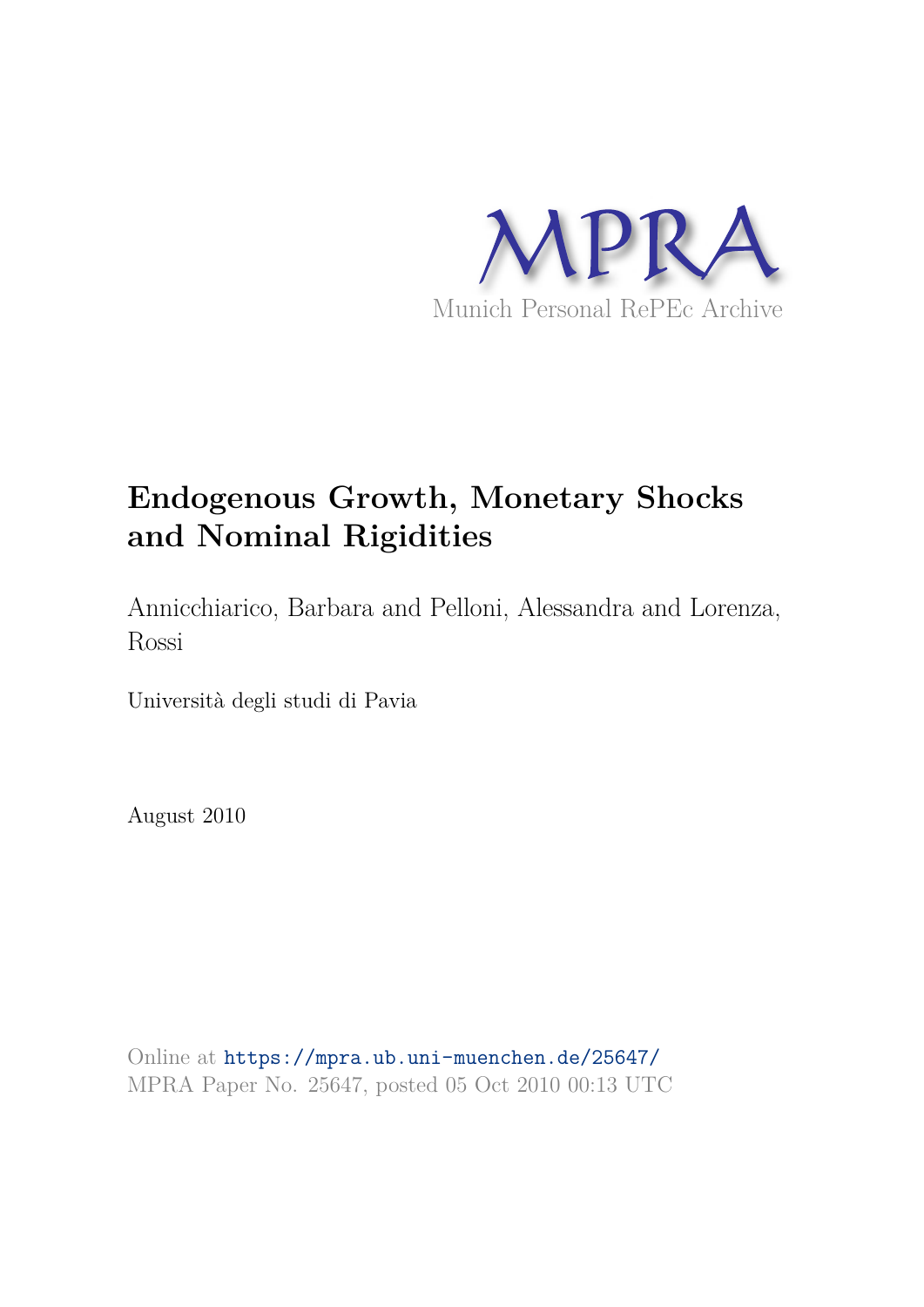## Endogenous Growth, Monetary Shocks and Nominal Rigidities<sup>∗</sup>

Barbara Annicchiarico† Alessandra Pelloni‡ Lorenza Rossi§

August 2010

## Abstract

We introduce endogenous growth in an otherwise standard NK model with staggered prices and wages. Some results follow: (i) monetary volatility negatively affects long-run growth; (ii) the relation between nominal volatility and growth depends on the persistence of the nominal shocks and on the Taylor rule considered; (iii) a Taylor rule with smoothing increases the negative effect of nominal volatility on mean growth.

Keywords: Growth, volatility, business cycle, monetary policy. JEL codes: E32, E52, O42.

## 1 Introduction

Traditionally, macroeconomists considered growth and business cycles are separated research areas. However, following the seminal paper by Ramey and Ramey (1995) many theoretical and empirical contributions have studied the relationship between volatility and long-run growth (for a comprehensive treatment of the literature see Steindl and Tichy 2009). The existence of a relationship between growth and volatility has important policy implications as it suggests the possibility that policies designed to stabilize short-run fluctuations might affect the long-run performance of the economy.

In this paper we study the relationship between output growth and volatility of money shocks in a New Keynesian (NK) model characterized by endogenous growth  $\dot{a}$  la Romer (1986) and

<sup>∗</sup>A detailed appendix is available from the authors upon request.

<sup>†</sup>Corresponding Author: Department of Economics, University of Rome 'Tor Vergata', via Columbia 2, 00133 Roma, Italy. E-mail: Barbara.Annicchiarico@uniroma2.it. Phone: +390672595731.

<sup>‡</sup>Department of Economics, University of Rome 'Tor Vergata'.

<sup>§</sup>Department of Economics and Quantitative Methods, University of Pavia.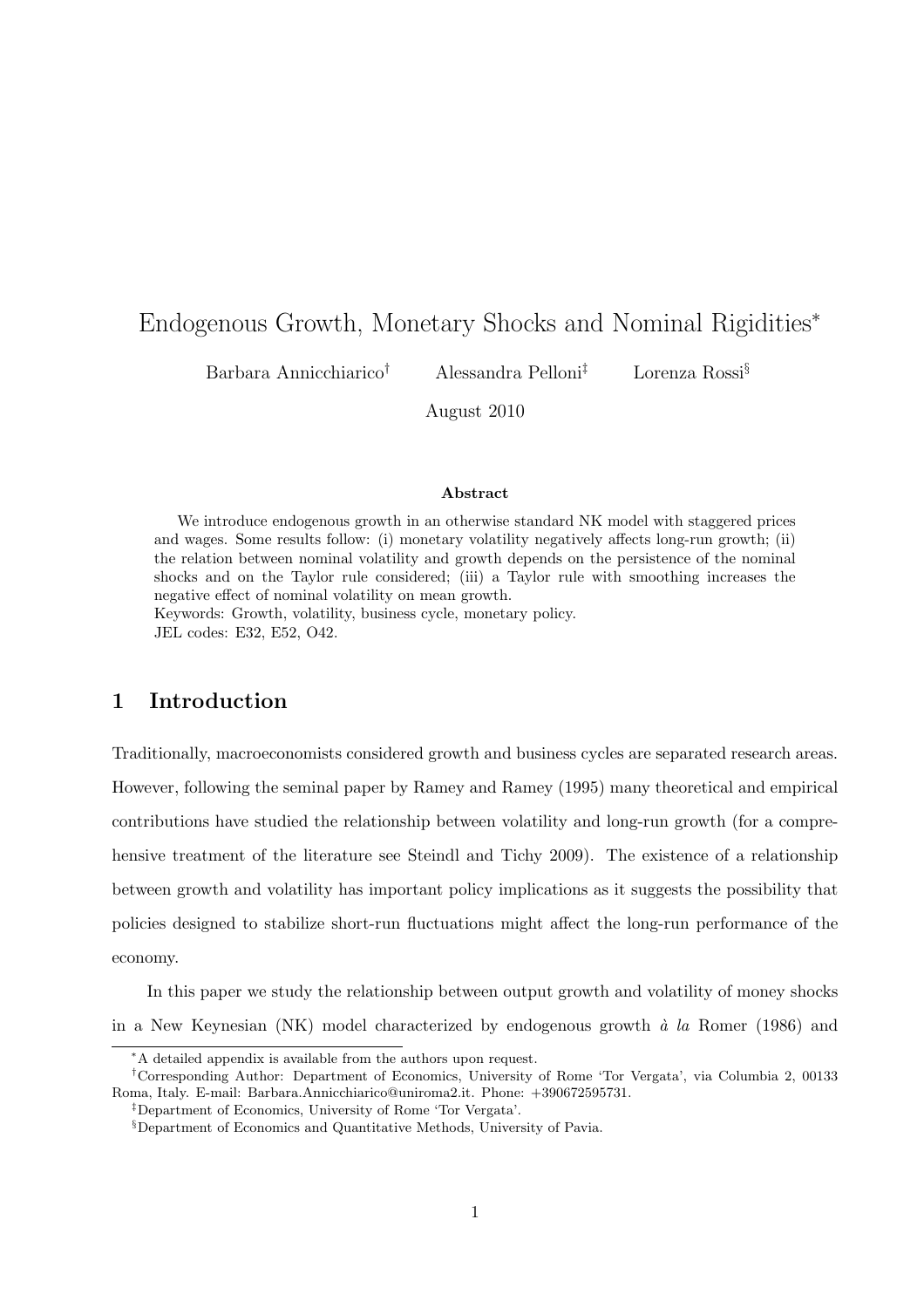nominal rigidities due to both staggered price and wage setting.<sup>1</sup> The monetary rule is of the Taylor-type. To the best of our knowledge we are the first to study the relationship between volatility and growth using this setup. Indeed, very few papers analyze this relationship in the context of monetary models, thus taking into account the implications of nominal volatility (see e.g. Evans and Kenc 2003, Dotsey and Sarte 2000 and Varvarigos 2008). An even smaller subset introduce nominal rigidities (see e.g. Blackburn and Pelloni 2004, 2005 and Annicchiarico et al. 2010), but only in the form of one-period nominal wage contracts. Third, we are the first to consider staggered prices together with staggered wages. In this way, we are able to distinguish the role the two rigidities play in affecting the relationship between nominal volatility and growth. Finally, as far as we know, our paper is the first to study the relationship between volatility and growth with a monetary authority which smooths the business cycle by adopting a Taylor-type rule. Our main results are: (i) the model implies a non-negligible negative relationship between nominal volatility and growth; this is interesting because explaining the negative correlation between the volatility and the mean rate of output found in the data has proved a challenge for the theoretical literature.<sup>2</sup> This is true even if we adopt a logarithmic specification of utility under which precautionary saving induces, by itself, a positive effect of uncertainty on growth;<sup>3</sup> (ii) this effect depends upon the type of the Taylor rule considered and upon the interaction between the two staggering mechanisms; (iii) by implementing a Taylor-rule with smoothing the monetary authority increases the (negative) effects of nominal volatility on long-run growth. The key point is that the literature on monetary policy cannot disregard the role that nominal rigidities and the type of monetary rule adopted have in the transmission of uncertainty on long-term growth.

The paper is organized as follows: section two describes the model setup. Section three analyzes the relationship between nominal rigidities and growth under different Taylor-type rules and concludes.

<sup>&</sup>lt;sup>1</sup>Vaona (2010) also uses a NK model with endogenous growth to study the relationship between inflation and growth.

<sup>&</sup>lt;sup>2</sup>For different but by no means not alternative explanations, see Aghion *et al.* (2010), who introduce credit constraints, and Krebs (2003), who introduces idiosyncratic shocks to human capital accumulation.

<sup>&</sup>lt;sup>3</sup>See de Hek and Roy  $(2001)$  and Jones *et al.*  $(2005)$ .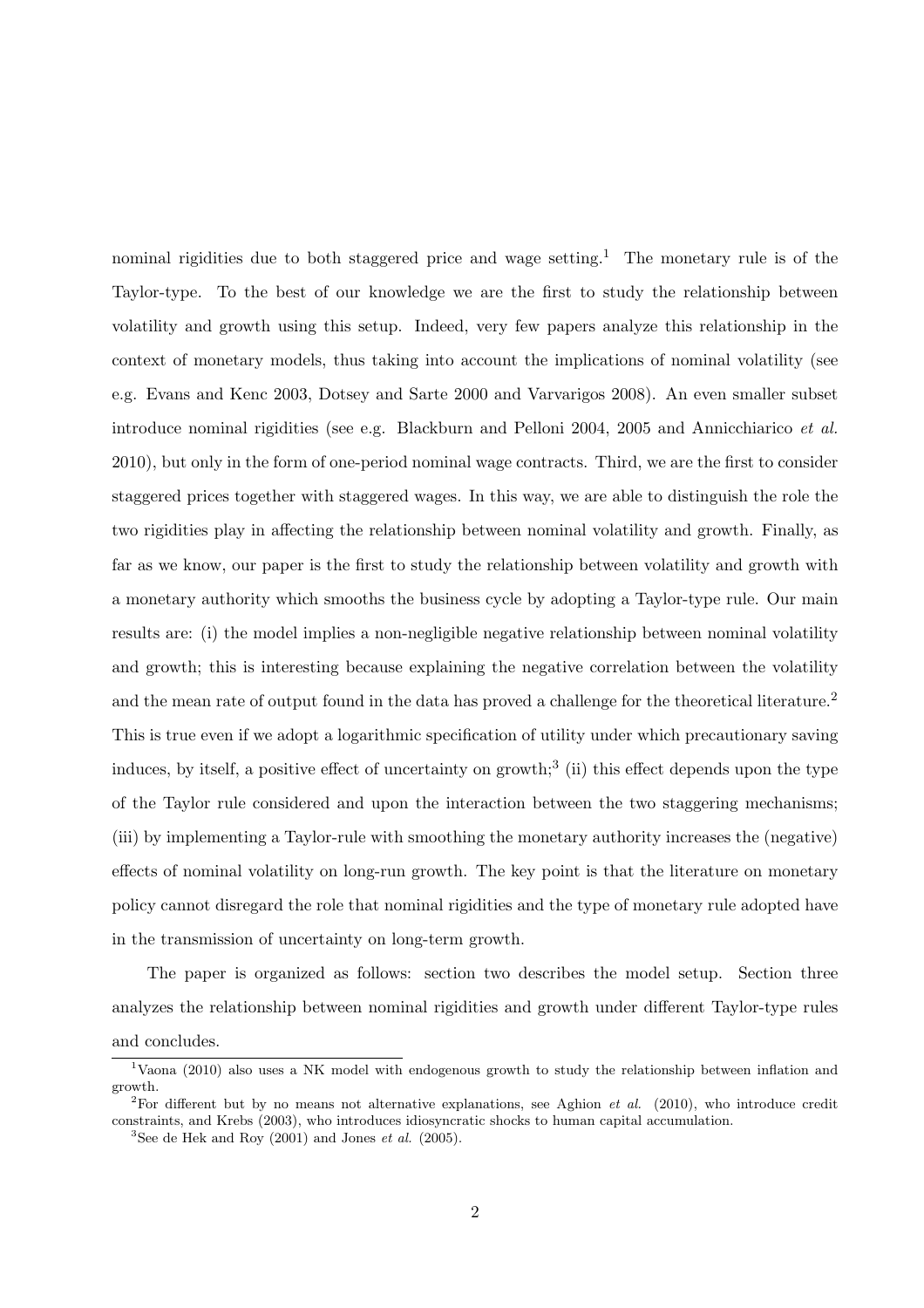## 2 The model

The economy is described by a standard NK model with prices and wage rigidities (see Galí 2008), extended to include endogenous capital accumulation, convex investment adjustment costs and an endogenous growth mechanism with serendipitous learning by doing  $\dot{a}$  la Romer (1986). The monetary authority follows a Taylor-type rule.

#### 2.1 Firms and Endogenous Growth

In each period, the final good  $Y_t$  is produced by perfectly competitive firms, using the intermediate inputs produced by the intermediate sector, with the standard technology:  $Y_t$  =  $\left[\int_0^1 Y_{j,t}^{(\theta_p-1)/\theta_p} dj \right]^{\theta_p/(\theta_p-1)},$  with  $\theta_p > 1$ . There is a continuum of monopolistic competitive intermediate good-producing firms  $j \in (0,1)$  each of which produces a differentiated output  $Y_{j,t}$ using the following technology

$$
Y_{j,t} = AK_{j,t}^{1-\alpha} (Z_t N_{j,t})^{\alpha}, \ \ \alpha \in (0,1), A > 0.
$$
 (1)

 $K_{j,t}$  is physical capital (final good) and  $N_{j,t}$  are labor hours from the aggregator combining household-specific labor services supplied in a monopolistic competitive market. A is a constant term.  $Z_t$  represents an index of knowledge, taken as given by each firm, which is freely available to all firms and which is acquired through learning-by-doing. In particular we assume  $Z_t = K_t$ , where  $K_t = \int_0^1 K_{j,t} d j.$ 

Prices are modeled à la Calvo (1983). In each period there is a fixed probability  $1 - \xi_p$  a firm in the intermediate sector can set its optimal price  $P_{j,t}^*$  otherwise the price is unchanged. The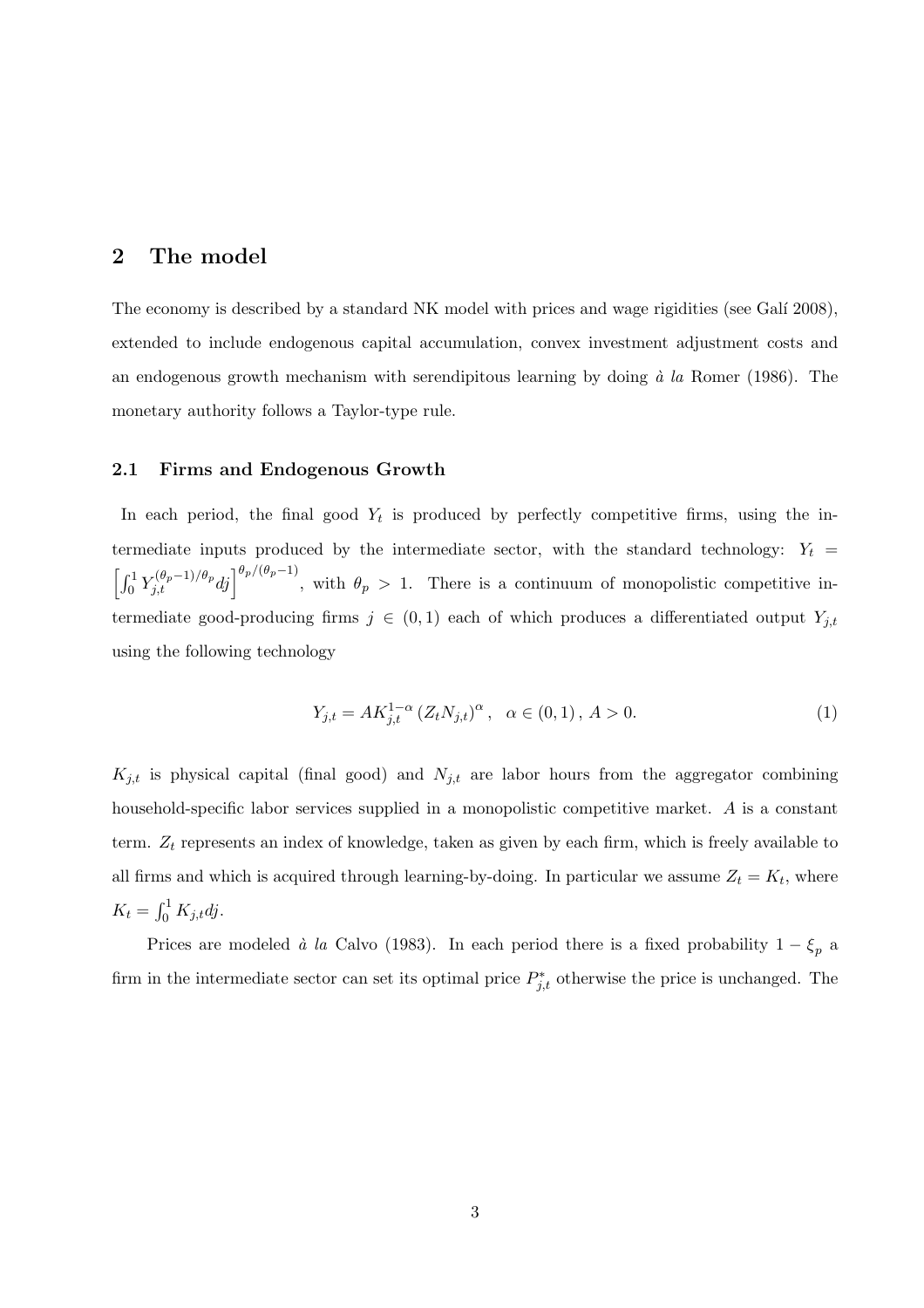first-order conditions of the firm's problem with respect to  $K_{j,t}$ ,  $N_{j,t}$ , and  $P_{j,t}^*$  are:

$$
R_t^K = (1 - \alpha)MC_{j,t}^N \frac{Y_{j,t}}{K_{j,t}},\tag{2}
$$

$$
W_t = \alpha M C_{j,t}^N \frac{Y_{j,t}}{N_{j,t}},\tag{3}
$$

$$
P_{j,t}^{*} = \frac{\theta_p}{\theta_p - 1} \frac{E_t \sum_{i=0}^{\infty} \xi_p^i Q_{t,t+i} M C_{j,t+i}^N P_{t+i}^{\theta_p} Y_{t+i}}{E_t \sum_{i=0}^{\infty} \xi_p^i Q_{t,t+i} P_{t+i}^{\theta_p} Y_{t+i}},
$$
\n(4)

where  $R_t^K$  is the nominal rental rate of capital,  $MC_{j,t}^N$  denotes the nominal marginal cost,  $W_t$  is the nominal wage rate and  $Q_{t,t+i}$  is the stochastic discount factor used at time t by shareholders to value date  $t + i$  profits. The zero-profit condition in the final good sector is respected as the price of the final good (aggregate price index) is defined as  $P_t = \left(\int_0^1 P_{j,t}^{1-\theta_p} dj\right)^{1/(1-\theta_p)}$ .

#### 2.2 Households

The typical household  $h \in (0,1)$  maximizes the following lifetime utility:

$$
E_0 \sum_{t=0}^{\infty} \beta^t \left( \log C_{h,t} - \mu_n \frac{N_{h,t}^{1+\phi}}{1+\phi} \right), \phi, \mu_n > 0 \text{ and } \beta < 1,
$$
  
s.t.  $P_t C_{h,t} + Q_{t,t+1} B_{h,t} = B_{h,t-1} + W_t(h) N_{h,t} + D_{h,t} + R_t^K K_{h,t} - P_t \left[ \Gamma_I \left( I_{h,t} \right) + I_{h,t} \right] - T_{h,t},$  (5)

where  $C_{h,t}$  is consumption and  $N_{h,t}$  denotes specific labor services of type h at time t. In each period t the representative household h carries  $K_{h,t}$  units of physical capital from the previous period.  $Q_{t,t+1}$  is a vector of prices of state-contingent assets that will pay one unit of currency if a particular state of nature occurs in period  $t + 1$ , while each corresponding element of the vector  $B_{h,t}$  represents the quantity of such contingent claims purchased at time t. Given the current state of nature,  $B_{h,t-1}$  is the market value of such claims.  $T_{h,t}$  denotes lump-sum taxation. Firms are owned by consumers, and  $D_{h,t}$  are dividends in nominal terms. Finally, physical capital accumulates according to:  $K_{h,t+1} = (1 - \delta)K_{h,t} + I_{h,t}$ . The investment decisions are subject to convex adjustment costs  $\Gamma_I(I_t)$  given by:  $\Gamma_I(I_t) = \frac{\varphi_I}{2} \left( \frac{I_t}{K_t} \right)$  $\frac{I_t}{K_t} - \delta$   $\bigg)^2 K_t$  with  $\varphi_I > 0$ . From the first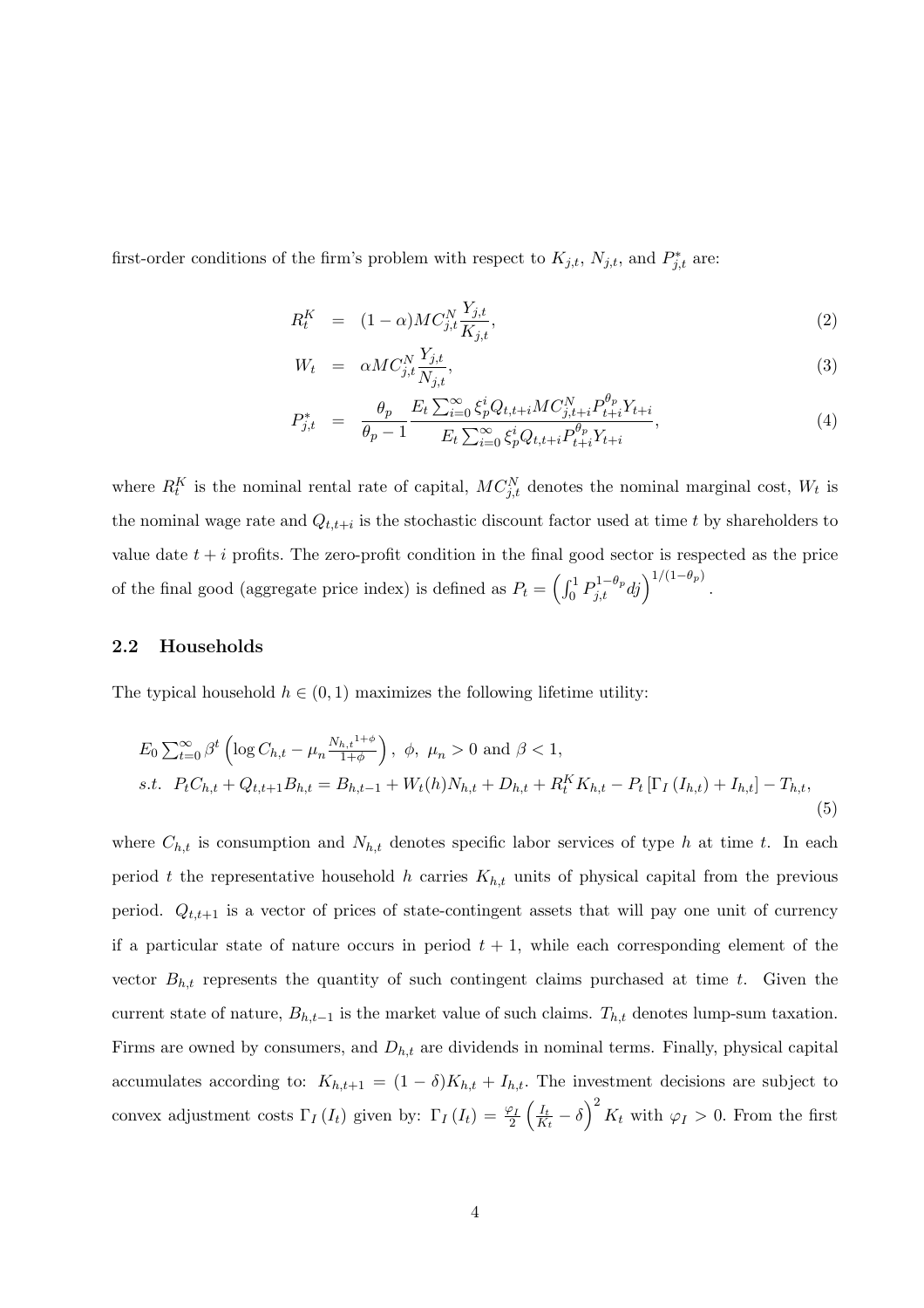order conditions, dropping index h:

$$
\frac{1}{R_t} = \beta E_t \left\{ \frac{C_t P_t}{C_{t+1} P_{t+1}} \right\},\tag{6}
$$

$$
\varphi_I\left(\frac{I_t}{K_t} - \delta\right) = q_t - 1,\tag{7}
$$

$$
C_t^{-1}q_t = \beta E_t C_{t+1}^{-1} \left\{ \tilde{R}_t^k + (1 - \delta)q_{t+1} + \frac{\varphi_I}{2} \left( \delta + \frac{I_{t+1}}{K_{t+1}} \right) \left( \frac{I_{t+1}}{K_{t+1}} - \delta \right) \right\},\tag{8}
$$

where  $R_t = 1/E_tQ_{t,t+1}$  is the nominal interest factor on an asset that pays one unit of currency under every state of nature in period  $t + 1$ ,  $\tilde{R}_t^k = R_t^k / P_t$  and  $q_t$  denotes the Tobin's marginal q.

As in Erceg et al. (2000), households supply differentiated labor services to the intermediate good-producing sector and set nominal wages in staggered contracts  $\dot{a}$  la Calvo. A representative labor aggregator combines households' labor hours in the same proportions firms would choose,  $N_t =$  $\lceil$  $\overline{1}$  $\frac{1}{\sqrt{2}}$ 0 households reset their wage contracts. Households maximize their utility function subject to the  $N_{h,t}^{(\theta_w-1)/\theta_w}dh$ 1  $\overline{a}$  $\theta_w/(\theta_w-1)$ with  $\theta_w > 1$ . In each period a constant fraction  $1 - \xi_w$  of budget constraint and the labor demand schedule. Let  $W_t^*$  denotes the value of  $W_t$  set by an household that can reoptimize its wage at time  $t$ , we then have:

$$
\frac{W_t^*}{P_t} = \frac{\theta_w}{\theta_w - 1} \frac{E_t \sum_{i=0}^{\infty} (\beta \xi_w)^i \mu_n N_{t+i}^{1+\phi}}{E_t \sum_{i=0}^{\infty} (\beta \xi_w)^i N_{h,t+i} P_t / C_{t+i} P_{t+i}},
$$
\n(9)

where we use the fact that all households resetting their wage at time  $t$  will choose the same wage, since they face and identical optimization problem given the existence of a complete set of securities market.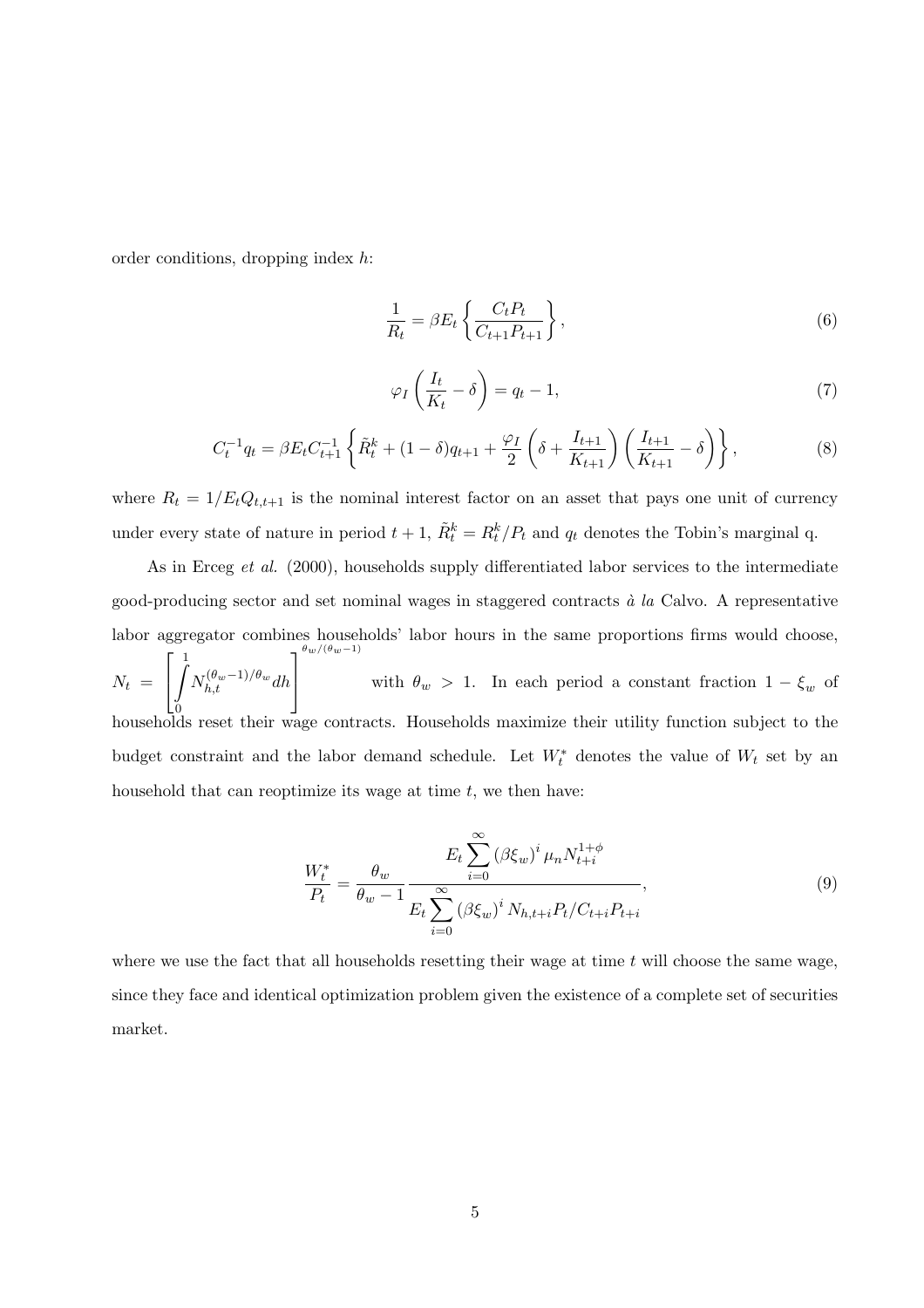#### 2.3 Aggregation

In equilibrium all markets clear. The aggregate resource constraint and the aggregate production function are:

$$
Y_t = C_t + I_t + G_t + \frac{\varphi_I}{2} \left(\frac{I_t}{K_t} - \delta\right)^2 K_t, \tag{10}
$$

$$
Y_t = AK_t N_t^{\alpha} (D_{p,t} D_{w,t})^{-1}, \qquad (11)
$$

where  $D_{p,t} = \int_0^1$ 0  $\left( \frac{P_{j,t}}{P_{j,t}} \right)$  $\left(\frac{P_{j,t}}{P_t}\right)^{-\theta_p}$  dj and  $D_{w,t} = \int_0^1$ 0  $\left(\frac{W_{h,t}}{W}\right)$  $\frac{W_{h,t}}{W_t}\bigg)^{-\theta_w}$  dh measure price and wage dispersion and  $G_t$  denotes public spending fully financed by lump-sum taxes and assumed to be equal to a constant fraction of income.

#### 2.4 Monetary Policy

The monetary policy is described by a Taylor-type interest rate rule subject to exogenous disturbances, i.e.:

$$
\frac{R_t}{R} = \left(\frac{R_{t-1}}{R}\right)^{\iota_r} \left[ \left(\frac{\pi_t}{\pi}\right)^{\iota_{\pi}} \left(\frac{\hat{y}_t}{\hat{y}}\right)^{\iota_y} \left(\frac{\pi_t^w}{\pi^w}\right)^{\iota_w} \right]^{1-\iota_r} u_t,\tag{12}
$$

where  $\pi_t = \frac{P_t}{P_{t-}}$  $\frac{P_t}{P_{t-1}}$ ,  $\pi$  is the deterministic balanced growth path (BGP) value of  $\pi_t$ ,  $\hat{y}$  is the deterministic BGP value of  $\hat{y}_t = Y_t/K_t$ ,  $\pi_t^w$  is wage inflation and  $\pi^w$  its deterministic steady state value. R is the deterministic BGP value of  $R_t$  and  $\iota_r$ ,  $\iota_{\pi}$ ,  $\iota_y$ ,  $\iota_w$  and are policy parameters. The term  $u_t$  is defined as  $u_t = \exp\left[\xi_{u,t} - \frac{\sigma_{\varepsilon_u}^2}{2(1-\rho_{\xi_u}^2)}\right]$  $\Big], \xi_{u,t+1} = \rho_{\xi_u} \xi_{u,t} + \varepsilon_{u,t+1}$ , and  $\varepsilon_u \sim N(0, \sigma_{\varepsilon_u}^2)$ . The specification of the exogenous process  $u_t$  is relatively standard and allows us to study the effects of a mean-preserving spread increase in the volatility of the monetary shock since  $E(u_t) = 1$ .

## 3 Price and Wage Rigidities, Nominal Volatility and Growth

To evaluate the effects of the volatility of monetary shock on output growth we solve the model by following the 'pure' perturbation method by Schmitt-Grohé and Uribe (2004). As a number of variables, such as output, consumption, investments and wages are not stationary along the BGP,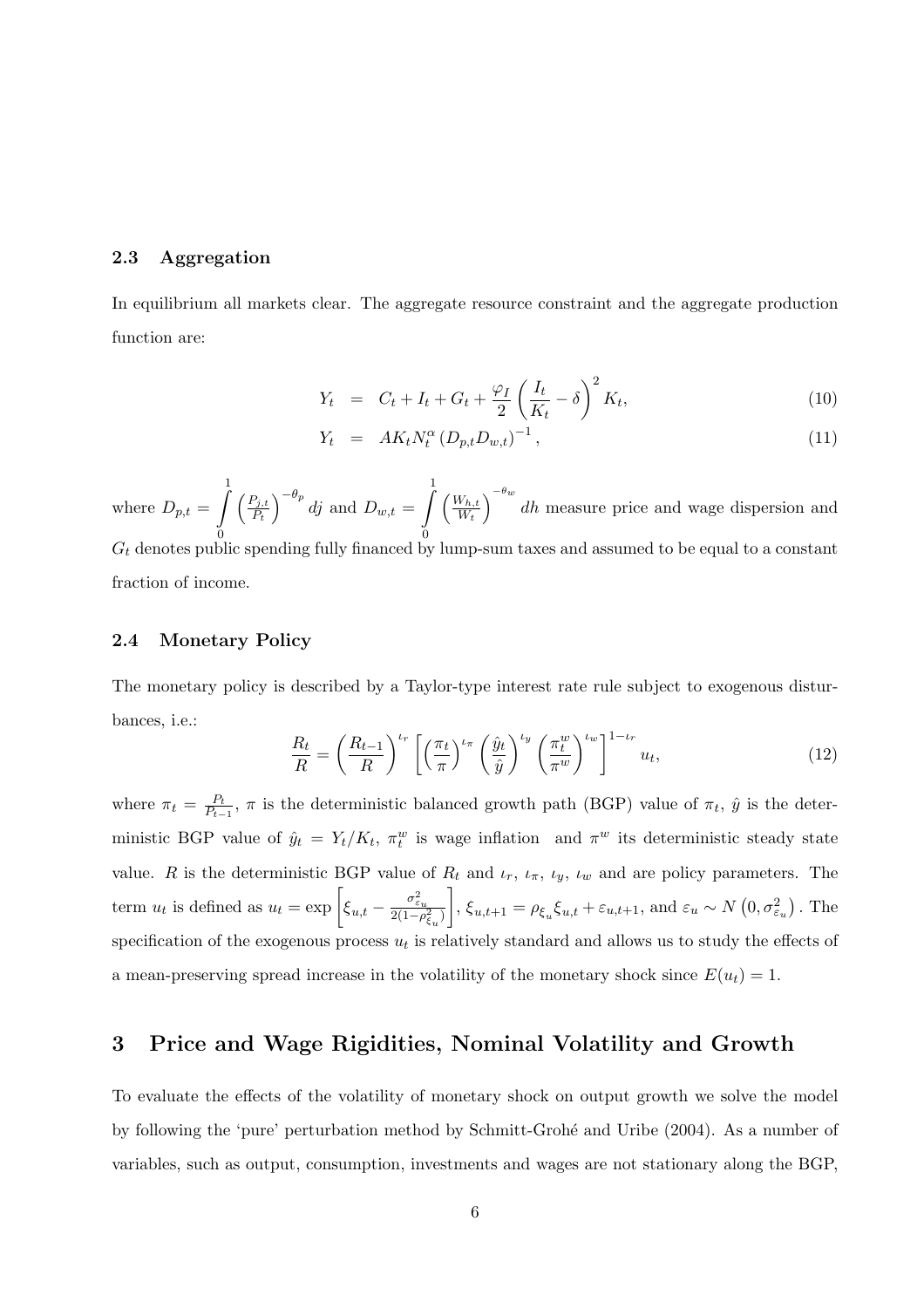we first perform a change of variables, so to obtain a set of equilibrium conditions involving only stationary variables. We set the benchmark parameter in line with the existing literature. The quarterly discount factor  $\beta$  equals 0.99, the inverse of the Frisch elasticity  $\phi$  is set equal to 1, the capital depreciation rate  $\delta$  equals 0.025 and the labor share  $\alpha$  is 2/3. The steady-state inflation is equal to zero,  $\pi = 1$ ,  $N = 0.3$  while  $\theta_p = \theta_w = 5$ . We calibrate the remaining parameters to have  $I/Y = 0.2$  and  $C/Y = 0.65$  in steady state and an annual growth rate of output of 2% along a BGP.

To disentangle the role of nominal rigidities we consider three alternative economies: i) a NK model with staggered prices and flexible wages ( $\xi_p = 2/3$ ,  $\xi_w = 0$ ); ii) a model with staggered wages and flexible prices  $(\xi_p = 0, \xi_w = 2/3)$ ; iii) a model which embeds both staggered prices and staggered wages ( $\xi_p = \xi_w = 2/3$ ).

Our variable of interest is the mean rate of output growth, that is  $Mean(y_t - y_{t-1})$  where  $y_t = \log(Y_t)$ . We conduct two types of sensitivity analysis: we vary the standard deviation,  $\sigma_{\varepsilon_u}$ , and the persistence,  $\rho_{\xi_u}$ , of the monetary shocks. Finally, to better understand the interaction between nominal rigidities, monetary shocks volatility and monetary policy rules, six different Taylor rules, as indicated in Table 1, will be considered.

#### - Table 1 about here -

Figures 1 and 2 show the mean annual rate of output growth for increasing from 0 to 4% monetary policy variability  $\sigma_{\varepsilon_u}$  under sticky prices and flexible wages (solid lines), flexible prices and sticky wages (dotted lines) and sticky prices and wages (dashed lines). The persistence of the monetary shock is set to  $\rho_{\xi_u} = 0.5$  in Figure 1 and to  $\rho_{\xi_u} = 0$  in Figure 2. The monetary authority follows the rules indicated in Table 1.

#### - Figures 1 and 2 about here -

Monetary policy volatility always decreases the expected long-run growth: however the magnitude of the effect is very different depending on the source of nominal rigidities and on the conduct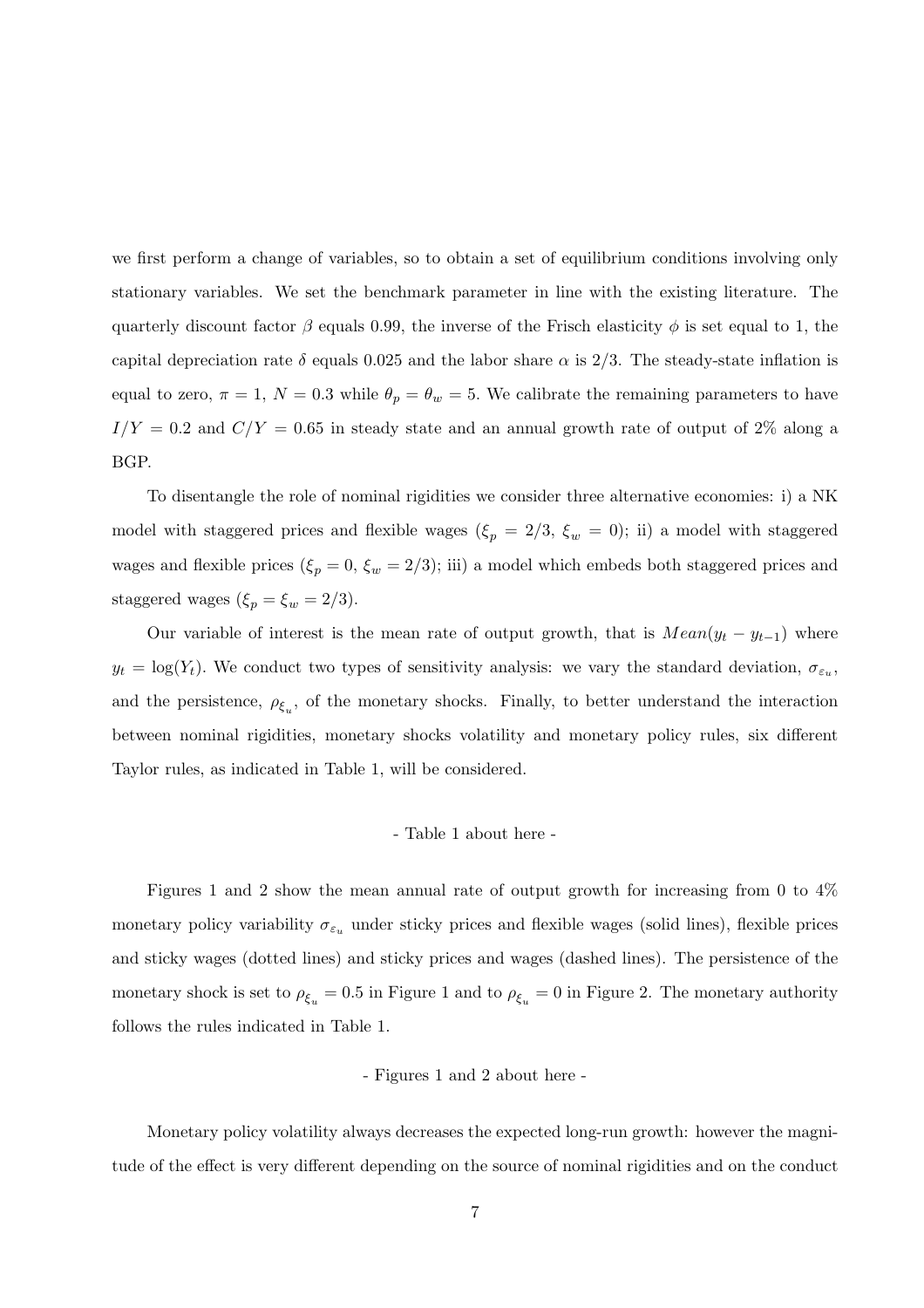of the monetary authority: in particular it is negligible with staggered wages and strong with staggered prices.

In the case of an economy with staggered prices and flexible wages, Figure 1 shows that an increase in the volatility of the monetary policy shock increases the volatility of prices and, therefore, price dispersion. This will increase firms uncertainty on the future value of the aggregate price index. With monopolistic competition and price staggering firms will try to reduce the risk of uncertainty by increasing their desired markup. Therefore, firms markup increases and real wages, output and investment decrease. This will translate into a reduction in average growth by virtue of a fall in the rate of knowledge accumulation.

With staggered wages and flexible prices the stochastic growth rate of output is not particularly affected by the volatility of the monetary policy shocks. In this case firms markup is constant and therefore firms are not able to reduce the risk of uncertainty by reducing their desired markup. On the other hand, uncertainty will induce agents to desire a higher real wage rate, thus pushing the average employment down: however for realistic values of the compensated elasticity of labor supply the effect will be small. $4$ 

With staggered prices and wages a higher nominal uncertainty increases both prices and wages dispersion inducing firms and workers to increase their desired markups, so implying a lower level of economics activity, a lower accumulation of capital and slower growth. On the other hand, given that both prices and nominal wages are staggered, real wages become more sluggish and less volatile and, as a consequence, the impact on the real marginal costs is lower and so the effects on output growth. Depending on which of the two effects prevails, the increase in the volatility of the shocks may have stronger or weaker effects on growth than those observed in an economy with sticky prices only.

Remarkably, rules characterized by interest rate smoothing strongly amplify the effects of uncertainty. This is due to the fact that by smoothing the interest rate, the monetary authority is much more accommodative and therefore its stabilizing effect is lower. This last result seems to

<sup>&</sup>lt;sup>4</sup>This result is consistent with Blackburn and Pelloni (2004), Galindev (2009), Annicchiarico et al. (2010).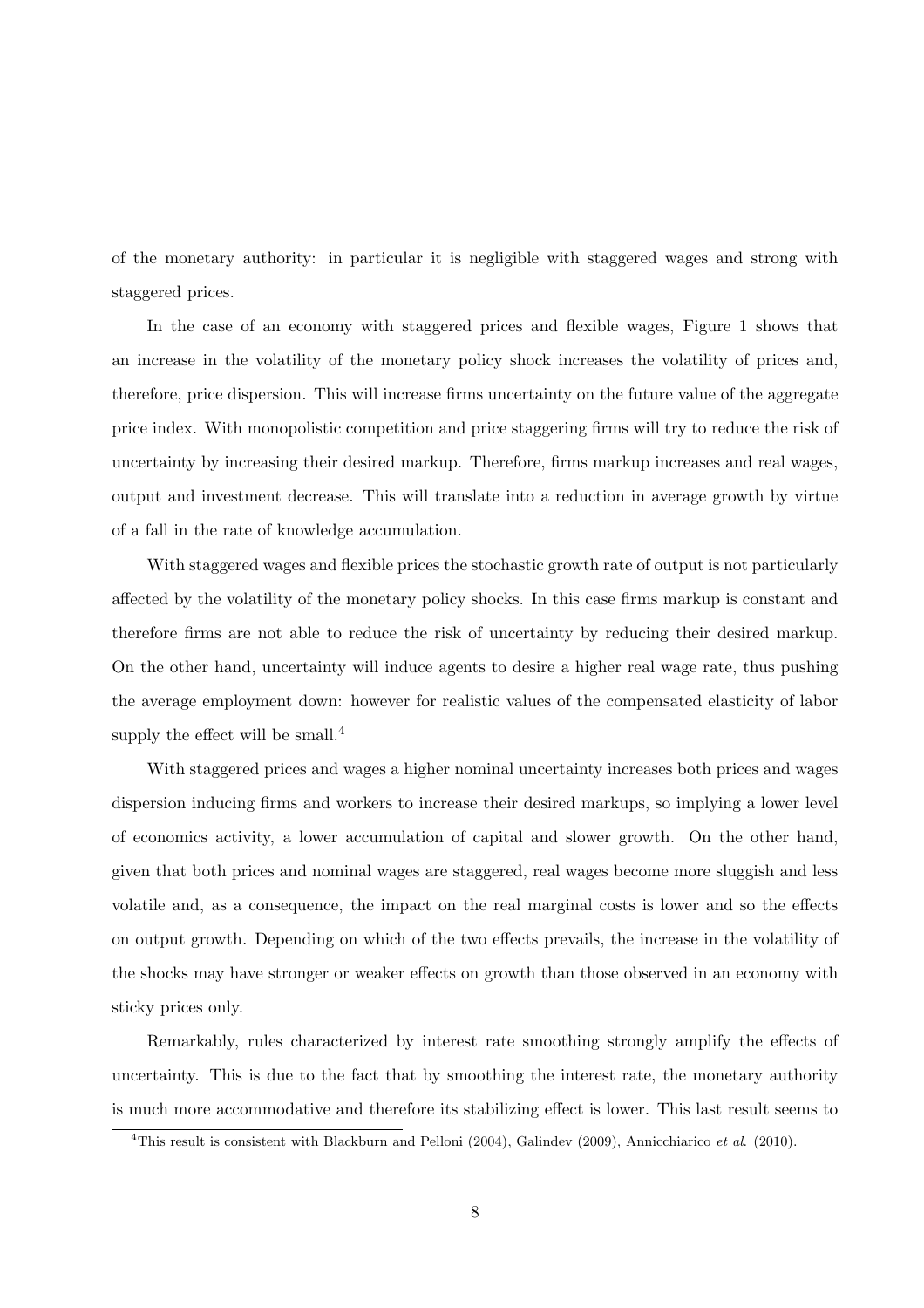be of particular interest since, as documented by many empirical papers (among others Sahuc and Smets 2008, Smets and Wouters 2003) both the FED and the ECB seem to adopt Taylor rule with very high degree of smoothing- approximately equal to 0.8, as in our benchmark calibration.

Further, notice that a lower persistence of the monetary shock implies a lower negative effect on expected growth (see Figure 2). This is explained by the fact that in a model where prices and/or wages are set in a staggered fashion, a lower serial correlation implies less persistent effects of monetary shocks reducing the effects on nominal uncertainty.

Overall, we observe the following. Monetary shocks volatility has negative effects on the stochastic growth of output. Rules targeting both price and wage inflation reduce the negative impact of volatility on growth through the moderating effects these rules have on price and wage dispersion.

### References

Aghion, P., Angeletos G.M., Banerjee, A., Manova, K., 2010. Volatility and Growth: Credit Constraints and the Composition of Investment, Journal of Monetary Economics, 57, 246–265.

Annicchiarico, B., Corrado, L., Pelloni, A., 2010. Long-Term Growth and Short-Term Volatility: The Labour Market Nexus, Manchester School, forthcoming.

Blackburn, K. Pelloni, A., 2004. On the Relationship Between Growth and Volatility, Economics Letters, 83, 123-127.

Blackburn, K. Pelloni, A., 2005. Growth, Cycles, and Stabilization Policy, Oxford Economic Papers, 57, 262-282.

Calvo, G., 1983. Staggered Prices in a Utility Maximizing Framework, Journal of Monetary Economics, 12, 383-398.

de Hek, P., Roy, S., 2001. On Sustained Growth under Uncertainty, International Economic Review, 42, 801-13.

Dotsey, M., Sarte, P.D., 2000. Inflation Uncertainty and Growth in a Cash-in- Advance Economy, Journal of Monetary Economics, 45, 631-655.

Erceg, C.J, Henderson, D.W, Levin, A.T., 2000. Optimal Monetary Policy with Staggered Wage and Price Contracts, Journal of Monetary Economics, 46, 281-314.

Evans, L., Kenc, T., 2003. Welfare Cost of Monetary and Fiscal policy Shocks, Macroeconomic Dynamics, 7, 212-238.

Galí, J., 2008. Monetary Policy, Inflation, and the Business Cycle: An Introduction to the New Keynesian Framework. Princeton University Press, Princeton and Oxford.

Galindev, R., 2009. Note on 'Growth, cycles, and stabilization policy', Oxford Economic Papers, 61, 201-206.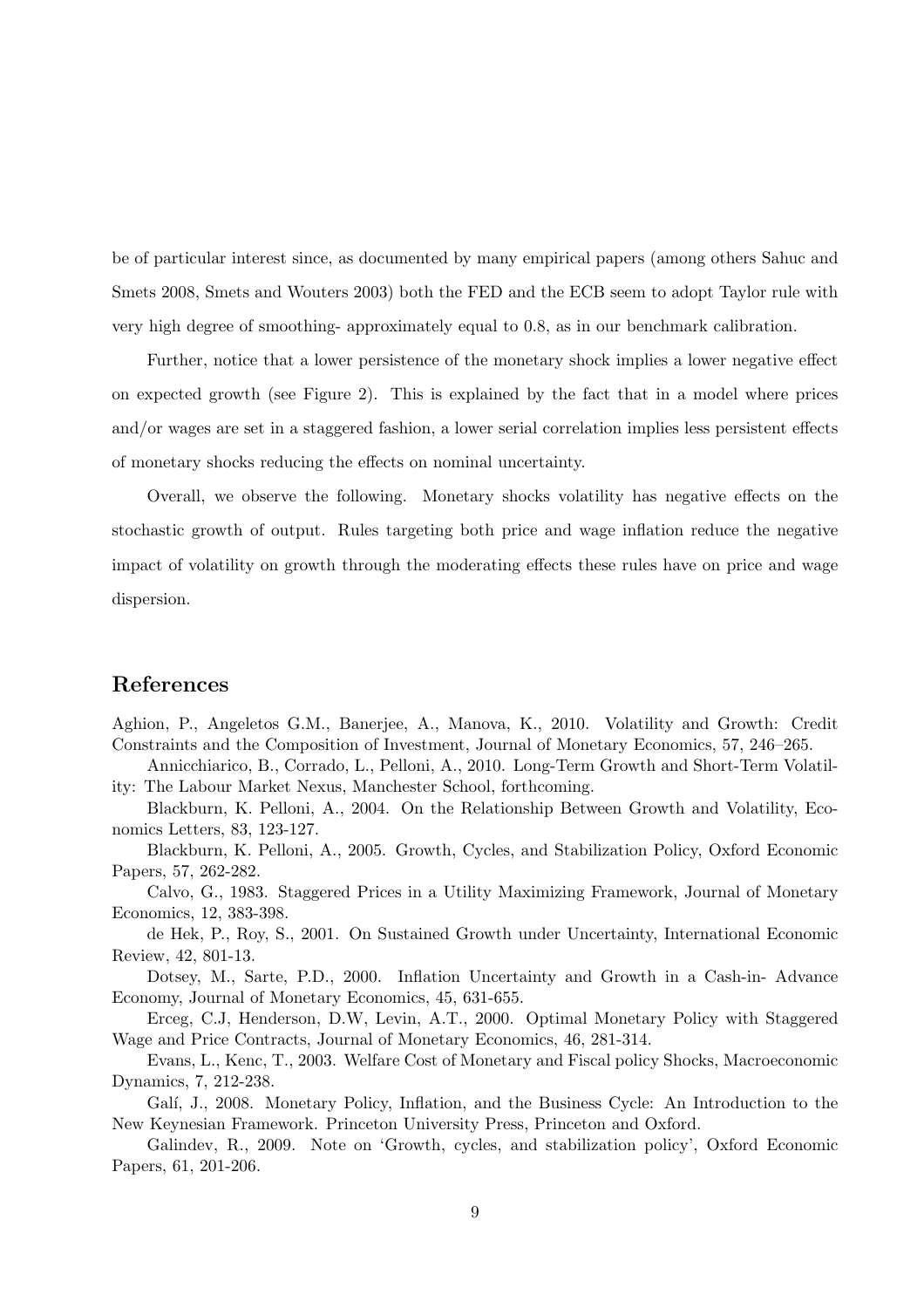Jones, L., Manuelli, R., Siu, H., Stacchetti, E., 2005. Fluctuations in Convex Models of Endogenous Growth I: Growth Effects, Review of Economic Dynamics, 8, 780-804.

Krebs, T., 2003. Growth and Welfare Effects of Business Cycles in Economies with Idiosyncratic Human Capital Risk, Review of Economic Dynamics, 6, 846–868.

Ramey, G., Ramey, V.A., 1995. Cross-Country Evidence on the Link Between Volatility and Growth', American Economic Review, 85, 1138-1152.

Romer, P.M., 1986. Increasing Returns and Long-Run Growth, Journal of Political Economy, 94, 1002-1037.

Sahuc, J-G, Smets, F., 2008. Differences in Interest Rate Policy at the ECB and the Fed: An Investigation with a Medium-Scale DSGE Model, Journal of Money, Credit and Banking, 40, 505-521.

Schmitt-Grohé, S., Uribe, M., 2004. Solving Dynamic General Equilibrium Models Using a Second-Order Approximation to the Policy Function, Journal of Economic Dynamics and Control, 28, 755-775.

Smets, F., Wouters, R., 2003. An Estimated Dynamic Stochastic General Equilibrium Model of the Euro Area, Journal of the European Economic Association, 1, 1123-1175.

Steindl, S. Tichy, G., 2009. Cycles and Growth: an Introduction, Empirica, 36, 159-164.

Vaona ,A., 2010. Inflation and Growth in the Long Run: A New Keynesian Theory and Further Semiparametric Evidence, forthcoming in Macroeconomic Dynamics.

Varvarigos, D., 2008. Inflation, Variability, and the Evolution of Human Capital in a Model with Transactions Costs, Economics Letters, 98, 320-326.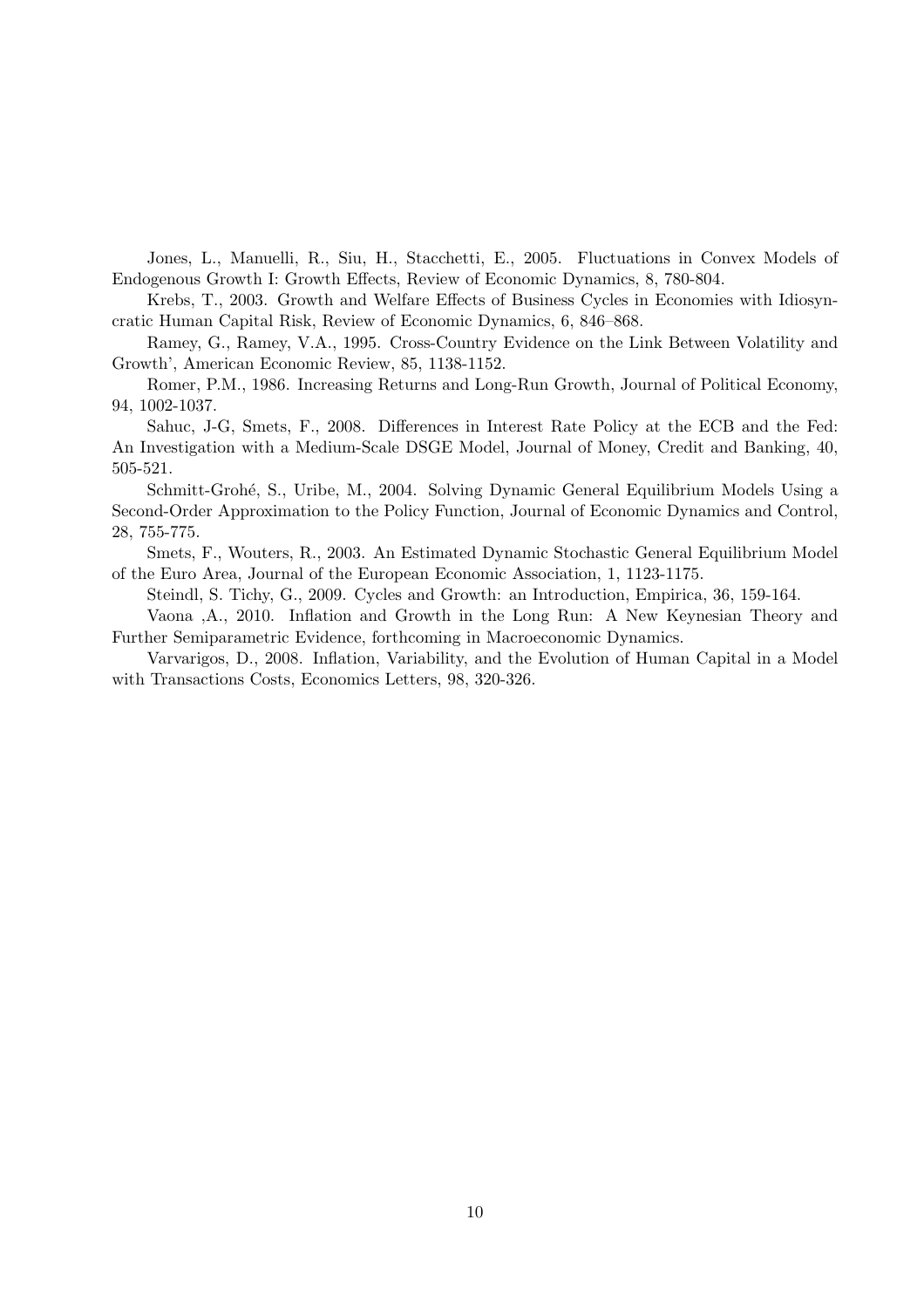| <b>Taylor Rules</b> | $\iota_{\pi}$    | $\iota_y$        | $\iota_w$ | $\iota_r$ |
|---------------------|------------------|------------------|-----------|-----------|
|                     | 1.5              |                  |           |           |
| $\bf{2}$            | $\left( \right)$ | 1.5              | 0         | 0         |
| 3                   | 1.5              | 0                | 1.5       |           |
| 4                   | 1.5              | $\left( \right)$ | 1.5       | 0.8       |
| 5                   | 1.5              | 0.125            |           |           |
| 6                   | 1.5              | 0.125            |           | 0.8       |

Table 1: Taylor Rules Parameters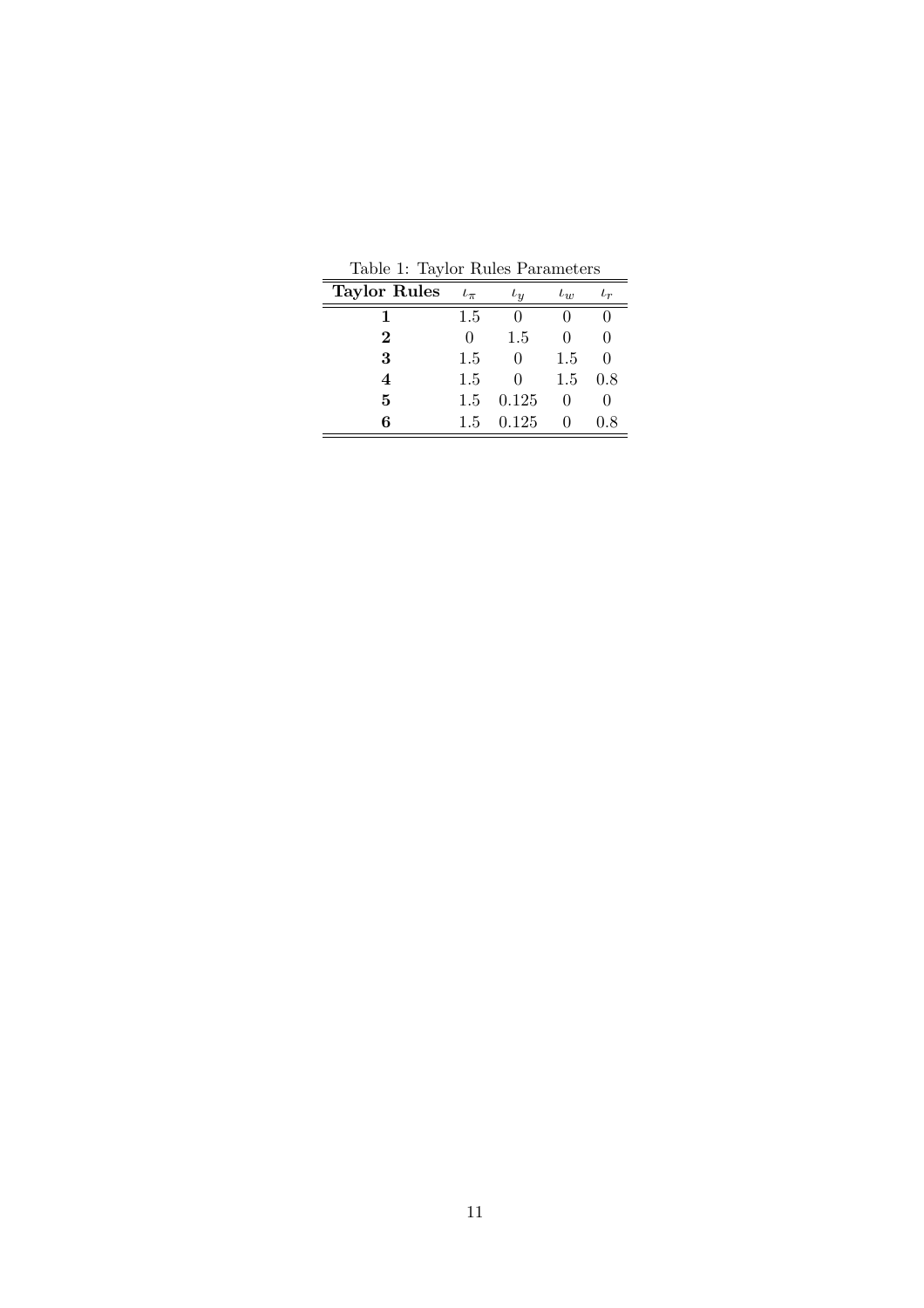

Figure 1: Mean Annual Rate of Output Growth and Monetary Volatility,  $\rho_{\xi_u} = 0.5$